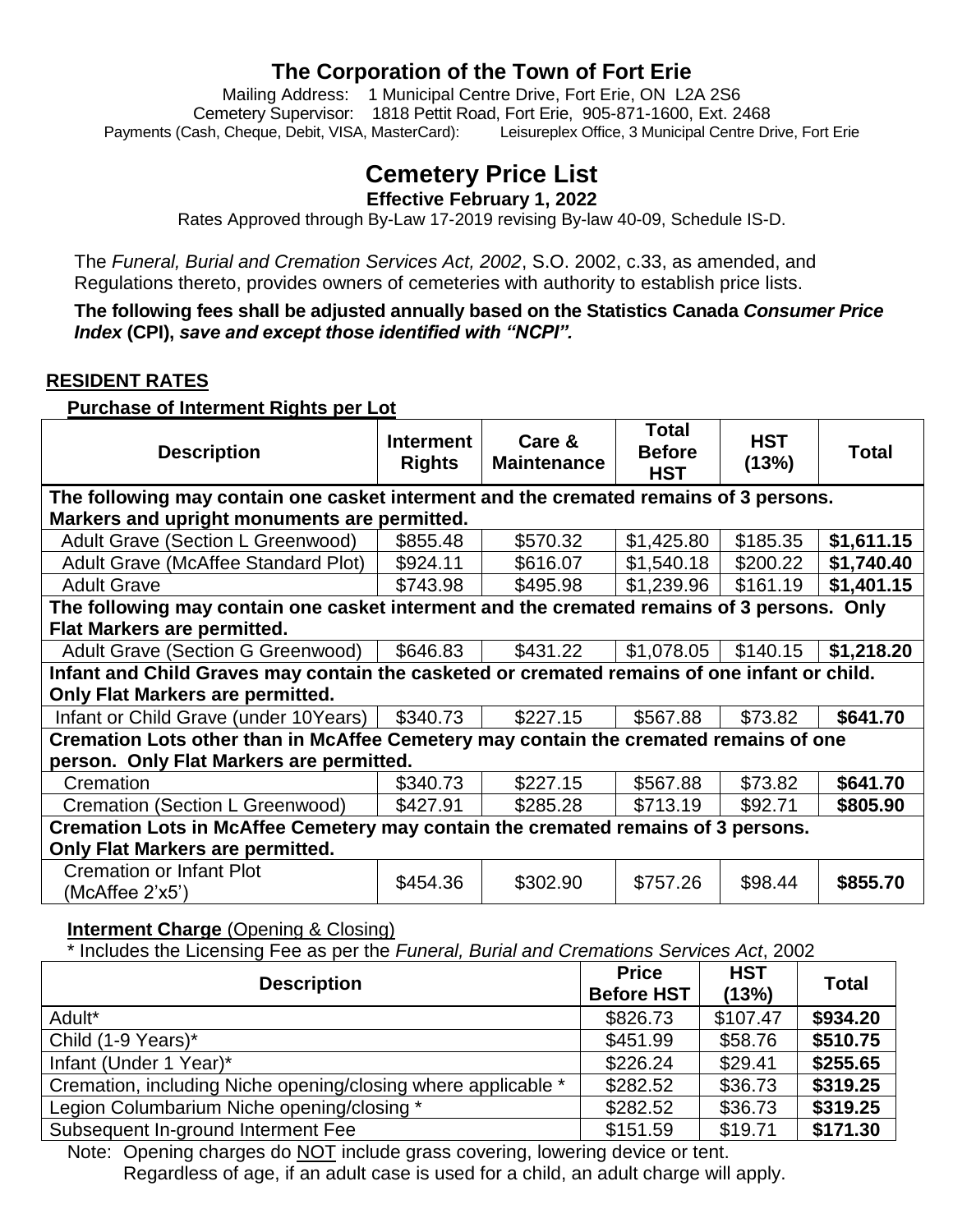#### **NON-RESIDENT RATES**

#### **Purchase of Interment Rights per Lot**

| <b>Description</b>                                                                           | <b>Interment</b><br><b>Rights</b>            | Care &<br><b>Maintenance</b> | <b>Total</b><br><b>Before</b><br><b>HST</b> | <b>HST</b><br>(13%) | <b>Total</b> |  |  |  |
|----------------------------------------------------------------------------------------------|----------------------------------------------|------------------------------|---------------------------------------------|---------------------|--------------|--|--|--|
| The following may contain one casket interment and the cremated remains of 3 persons.        |                                              |                              |                                             |                     |              |  |  |  |
|                                                                                              | Markers and upright monuments are permitted. |                              |                                             |                     |              |  |  |  |
| <b>Adult Grave</b>                                                                           | \$1,497.11                                   | \$998.07                     | \$2,495.18                                  | \$324.37            | \$2,819.55   |  |  |  |
| (Section L Greenwood)                                                                        |                                              |                              |                                             |                     |              |  |  |  |
| <b>Adult Grave</b>                                                                           | \$1,617.19                                   | \$1,078.12                   | \$2,695.31                                  | \$350.39            | \$3,045.70   |  |  |  |
| (McAffee Standard Plot)                                                                      |                                              |                              |                                             |                     |              |  |  |  |
| <b>Adult Grave</b>                                                                           | \$1,301.87                                   | \$867.91                     | \$2,169.78                                  | \$282.07            | \$2,451.85   |  |  |  |
| The following may contain one casket interment and the cremated remains of 3 persons. Only   |                                              |                              |                                             |                     |              |  |  |  |
| <b>Flat Markers are permitted.</b>                                                           |                                              |                              |                                             |                     |              |  |  |  |
| <b>Adult Grave</b>                                                                           |                                              |                              |                                             | \$245.27            | \$2,131.95   |  |  |  |
| (Section G Greenwood)                                                                        | \$1,132.01                                   | \$754.67                     | \$1,886.68                                  |                     |              |  |  |  |
| Infant and Child Graves may contain the casketed or cremated remains of one infant or child. |                                              |                              |                                             |                     |              |  |  |  |
| Only Flat Markers are permitted.                                                             |                                              |                              |                                             |                     |              |  |  |  |
| <b>Infant or Child Grave</b>                                                                 |                                              |                              |                                             |                     |              |  |  |  |
| (under 10 Years)                                                                             | \$596.23                                     | \$397.49                     | \$993.72                                    | \$129.18            | \$1,122.90   |  |  |  |
| Cremation Lots other than in McAffee Cemetery may contain the cremated remains of one        |                                              |                              |                                             |                     |              |  |  |  |
| person. Only Flat Markers are permitted.                                                     |                                              |                              |                                             |                     |              |  |  |  |
| Cremation                                                                                    | \$596.23                                     | \$397.49                     | \$993.72                                    | \$129.18            | \$1,122.90   |  |  |  |
| Cremation (Section L Greenwood)                                                              | \$748.81                                     | \$499.20                     | \$1,248.01                                  | \$162.24            | \$1,410.25   |  |  |  |
| Cremation Lots in McAffee Cemetery may contain the cremated remains of 3 persons. Only       |                                              |                              |                                             |                     |              |  |  |  |
| <b>Flat Markers are permitted.</b>                                                           |                                              |                              |                                             |                     |              |  |  |  |
| <b>Cremation or Infant Plot</b>                                                              |                                              |                              |                                             |                     |              |  |  |  |
| (McAffee $2' \times 5'$ )                                                                    | \$795.02                                     | \$530.02                     | \$1,325.04                                  | \$172.26            | \$1,497.30   |  |  |  |

#### **Interment Charge (Opening & Closing)**

\* Includes the Licensing Fee as per the *Funeral, Burial and Cremation Services Act*, 2002

| <b>Description</b>                                              | <b>Price Before</b><br><b>HST</b> | <b>HST (13%)</b> | <b>Total</b> |
|-----------------------------------------------------------------|-----------------------------------|------------------|--------------|
| Adult <sup>*</sup>                                              | \$1,446.64                        | \$188.06         | \$1,634.70   |
| Child (1-9 Years)*                                              | \$791.11                          | \$102.84         | \$893.95     |
| Infant (Under 1 Year)*                                          | \$395.84                          | \$51.46          | \$447.30     |
| Cremation, including Niche<br>opening/closing where applicable* | \$494.51                          | \$64.29          | \$558.80     |
| Legion Columbarium Niche<br>opening/closing*                    | \$494.51                          | \$64.29          | \$558.80     |
| Subsequent In-ground Interment Fee                              | \$265.40                          | \$34.50          | \$299.90     |

Note: Opening charges do NOT include grass covering, lowering device or tent. Regardless of age, if an adult case is used for a child, an adult fee will apply.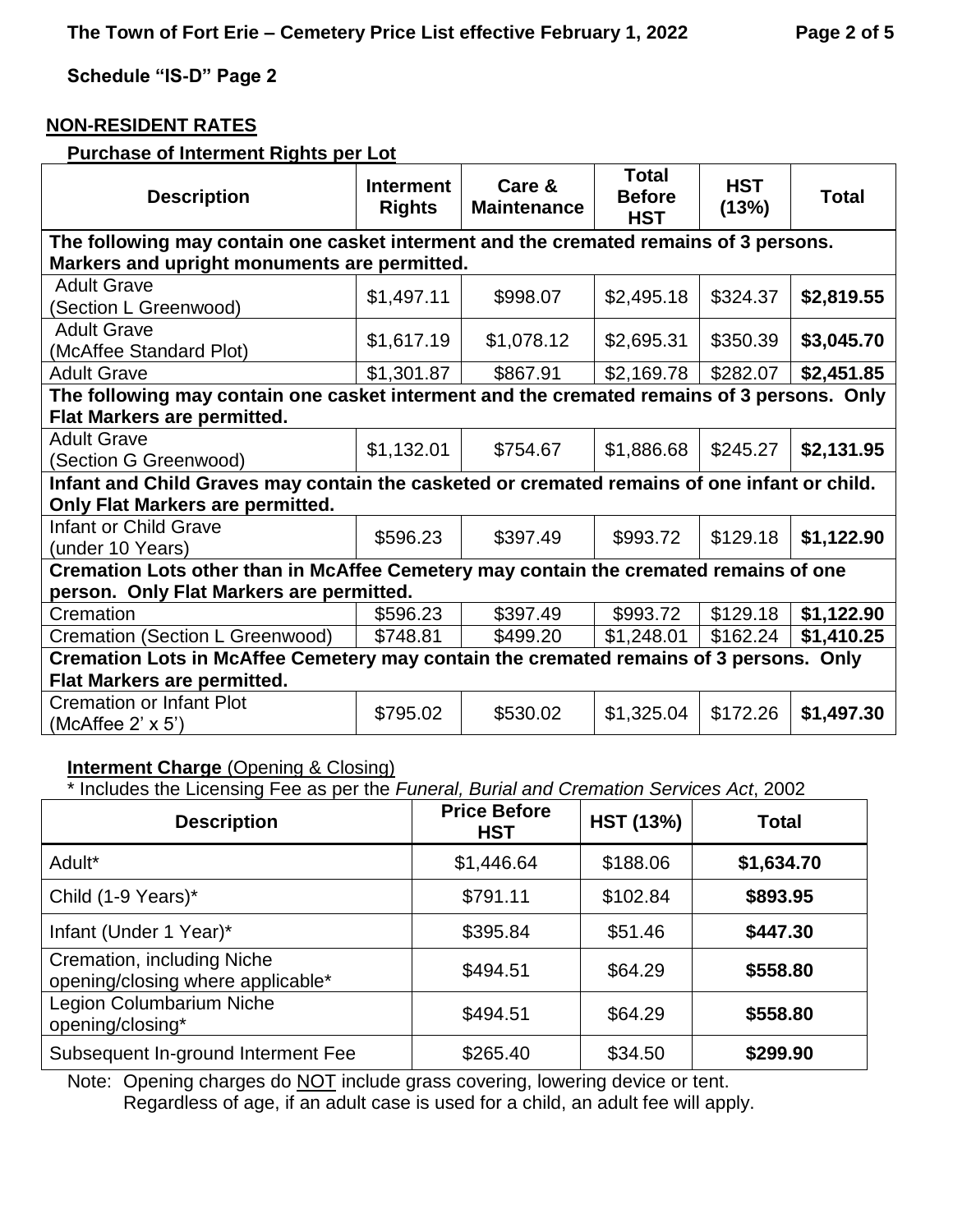#### **GREENWOOD COLUMBARIUM (48 Niche Dome Unit)**

| Level | <b>Base</b><br><b>Price</b> | Care &<br><b>Maintenance</b> | <b>Wreath</b> | <b>Opening</b><br>& Closing | <b>Price Before</b><br><b>HST</b> | <b>HST</b><br>(13%) | <b>Total</b> |
|-------|-----------------------------|------------------------------|---------------|-----------------------------|-----------------------------------|---------------------|--------------|
|       | \$1,356.86                  | \$361.31                     | \$690.55      | \$282.52                    | \$2,691.24                        | \$349.86            | \$3,041.10   |
| E.    | \$1,356.86                  | \$361.31                     | \$690.55      | \$282.52                    | \$2,691.24                        | \$349.86            | \$3,041.10   |
| D     | \$1,496.09                  | \$385.88                     | \$690.55      | \$282.52                    | \$2,855.04                        | \$371.16            | \$3,226.20   |
| C     | \$1,496.09                  | \$385.88                     | \$690.55      | \$282.52                    | \$2,855.04                        | \$371.16            | \$3,226.20   |
| B     | \$1,356.86                  | \$361.31                     | \$690.55      | \$282.52                    | \$2,691.24                        | \$349.86            | \$3,041.10   |
| A     | \$1,078.55                  | \$312.19                     | \$690.55      | \$282.52                    | \$2,363.81                        | \$307.29            | \$2,671.10   |

Each niche shall have the cremated remains of not more than two (2) persons. Purchase of a niche in the columbarium includes the rights for inurnment per niche, care and maintenance, wreath name plaque, one cremation opening and closing, and the Licensing Fee as per the *Funeral, Burial and Cremation Services Act, 2002*.

#### **GREENWOOD COLUMBARIUM (72 Niche Dome Unit) & RIDGEWAY MEMORIAL COLUMBARIUM (72 Niche Dome Unit)**

| Level       | <b>Base</b><br><b>Price</b> | Care &<br><b>Maintenance</b> | <b>Wreath</b> | <b>Opening</b><br>& Closing | <b>Price Before</b><br><b>HST</b> | <b>HST</b><br>(13%) | <b>Total</b> |
|-------------|-----------------------------|------------------------------|---------------|-----------------------------|-----------------------------------|---------------------|--------------|
|             | \$1,333.32                  | \$357.15                     | \$690.55      |                             | \$2,381.02                        | \$309.53            | \$2,690.55   |
| Е           | \$1,333.32                  | \$357.15                     | \$690.55      |                             | \$2,381.02                        | \$309.53            | \$2,690.55   |
| D           | \$1,472.62                  | \$381.74                     | \$690.55      |                             | \$2,544.91                        | \$330.84            | \$2,875.75   |
| $\mathbf c$ | \$1,472.62                  | \$381.74                     | \$690.55      |                             | \$2,544.91                        | \$330.84            | \$2,875.75   |
| B           | \$1,333.32                  | \$357.15                     | \$690.55      |                             | \$2,381.02                        | \$309.53            | \$2,690.55   |
| A           | \$1,055.05                  | \$308.03                     | \$690.55      |                             | \$2,053.63                        | \$266.97            | \$2,320.60   |

Each niche shall have the cremated remains of not more than two (2) persons. Purchase of a niche in the columbarium includes the rights for inurnment per niche, care and maintenance, and wreath name plaque. The opening and closing fees are billed separately at the time of inurnment.

#### **McAFFEE RAYNER COLUMBARIUM 1 (64 Niche)**

| <b>Base Price</b> | Care &<br><b>Maintenance</b> | <b>Wreath</b> | Opening &<br><b>Closing</b> | <b>Price</b><br><b>Before HST</b> | <b>HST</b><br>(13%) | $\tau$ otal |
|-------------------|------------------------------|---------------|-----------------------------|-----------------------------------|---------------------|-------------|
| \$1,742.16        | \$307.44                     |               | \$282.52                    | \$2,332.12                        | \$303.18            | \$2,635.30  |

Each niche shall have the cremated remains of not more than two (2) persons. Purchase of a niche in the columbarium includes the rights for inurnment per niche, care and maintenance, and one cremation opening and closing, and the Licensing Fee as per the *Funeral, Burial and Cremation Services Act, 2002*.

#### **McAFFEE RAYNER COLUMBARIUM 2 (64 Niche)**

| <b>Base Price</b> | Care &<br><b>Maintenance</b> | Wreath | Opening &<br><b>Closing</b> | <b>Price</b><br><b>Before HST</b> | <b>HST</b><br>(13%) | Total      |
|-------------------|------------------------------|--------|-----------------------------|-----------------------------------|---------------------|------------|
| \$1,718.77        | \$303.31                     |        |                             | \$2,022,08                        | \$262.87            | \$2,284.95 |

Each niche shall have the cremated remains of not more than two (2) persons. Purchase of a niche in the columbarium includes the rights for inurnment per niche, and care and maintenance.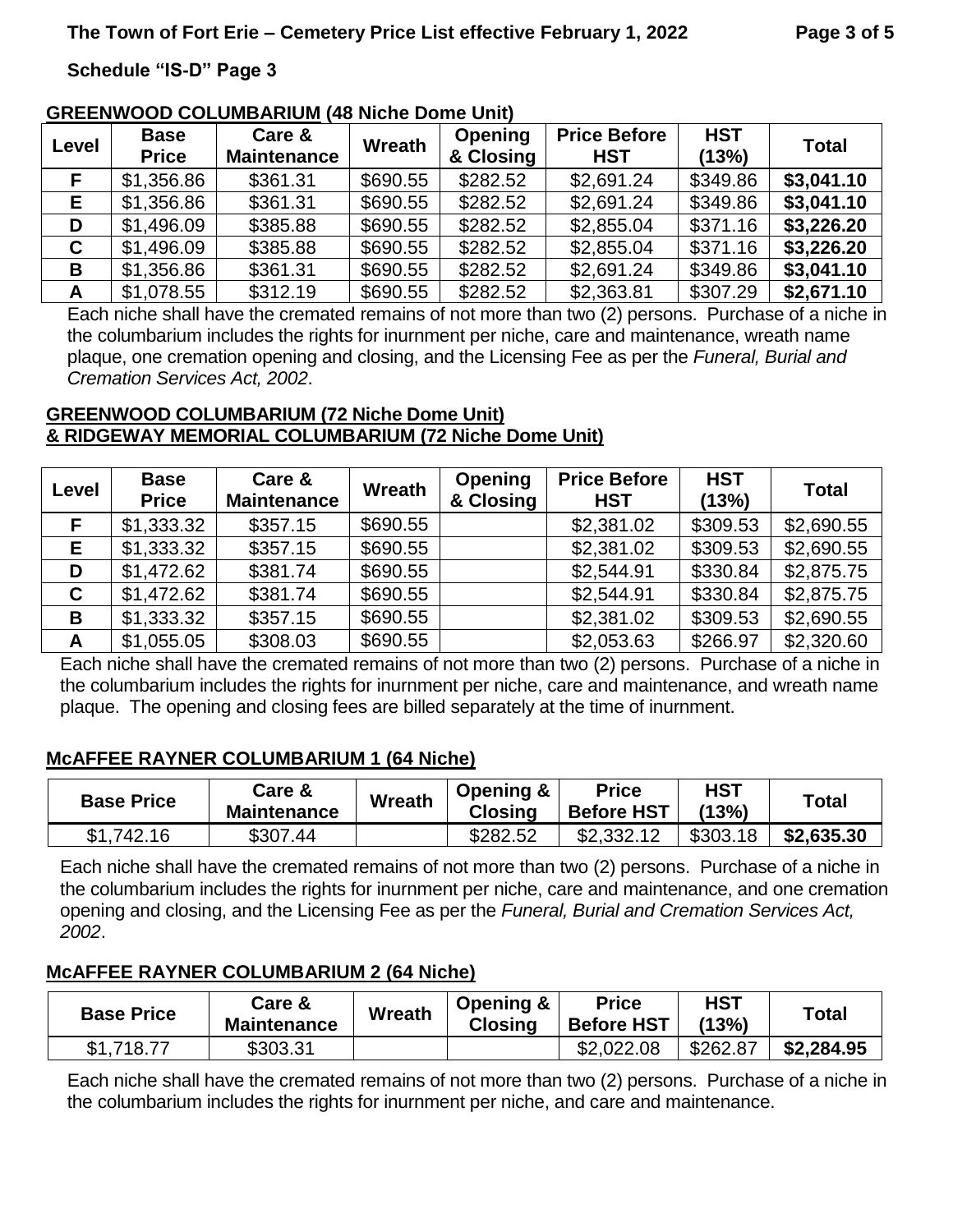#### **LEGION COLUMBARIUM 2 AT GREENWOOD CEMETERY (64 Niche)**

| <b>Base Price</b>  | <b>Care &amp;</b><br><b>Maintenance</b> | <b>Wreath</b> | Opening &<br><b>Closing</b> | <b>Price</b><br><b>Before HST</b> | <b>HST</b><br>(13%) | <b>Total</b> |
|--------------------|-----------------------------------------|---------------|-----------------------------|-----------------------------------|---------------------|--------------|
| Contact the Legion | \$150.44                                |               |                             | \$150.44                          | \$19.56             | \$170.00     |

Each niche shall have the cremated remains of not more than two (2) persons. Niches in the columbarium must be arranged through the Cemetery Chairman of Royal Canadian Legion, Branch 71.

#### **DISINTERMENT RATES (Opening & Closing Only)**

| <b>Description</b> | <b>Price</b><br><b>Before HST</b> | <b>HST (13%)</b> | <b>Total</b> |
|--------------------|-----------------------------------|------------------|--------------|
| Casket             | \$1,712.43                        | \$222.62         | \$1,935.05   |
| Cremation          | \$499.51                          | \$64.94          | \$564.45     |

Note: All casket burial disinterments will be contracted out with Cemetery staff doing the opening and closing only.

Relocation of disinterments in Town-owned cemeteries will require the purchase of new interment rights and opening and closing fees on new graves.

#### **ADDITIONAL SERVICES CHARGES (Over & Above Normal Burial Charges)**

| <b>Description</b>                                       | <b>Total</b><br><b>Before HST</b>                                    | <b>HST (13%)</b> | <b>Total</b> |  |  |  |  |  |
|----------------------------------------------------------|----------------------------------------------------------------------|------------------|--------------|--|--|--|--|--|
| Saturday Burial - Casket                                 | \$526.02                                                             | \$68.38          | \$594.40     |  |  |  |  |  |
| Saturday Burial - Cremation                              | \$294.65                                                             | \$38.30          | \$332.95     |  |  |  |  |  |
| <b>Statutory Holiday - Casket</b>                        | \$1,136.15                                                           | \$147.70         | \$1,283.85   |  |  |  |  |  |
| <b>Statutory Holiday – Cremation</b>                     | \$639.16                                                             | \$83.09          | \$722.25     |  |  |  |  |  |
|                                                          | Late Arrival to Cemetery for Interment (charged for every part hour) |                  |              |  |  |  |  |  |
| Weekdays after 4:00 p.m. and Saturday<br>after 2:00 p.m. | \$75.80                                                              | \$9.85           | \$85.65      |  |  |  |  |  |
| Statutory Holidays after 2:00 p.m.                       | \$151.55                                                             | \$19.70          | \$171.25     |  |  |  |  |  |

Note: Normal working hours are 7:30 a.m. – 4:00 p.m., Monday to Friday. Saturdays are NOT considered to be normal working hours. No interments are scheduled on a Sunday.